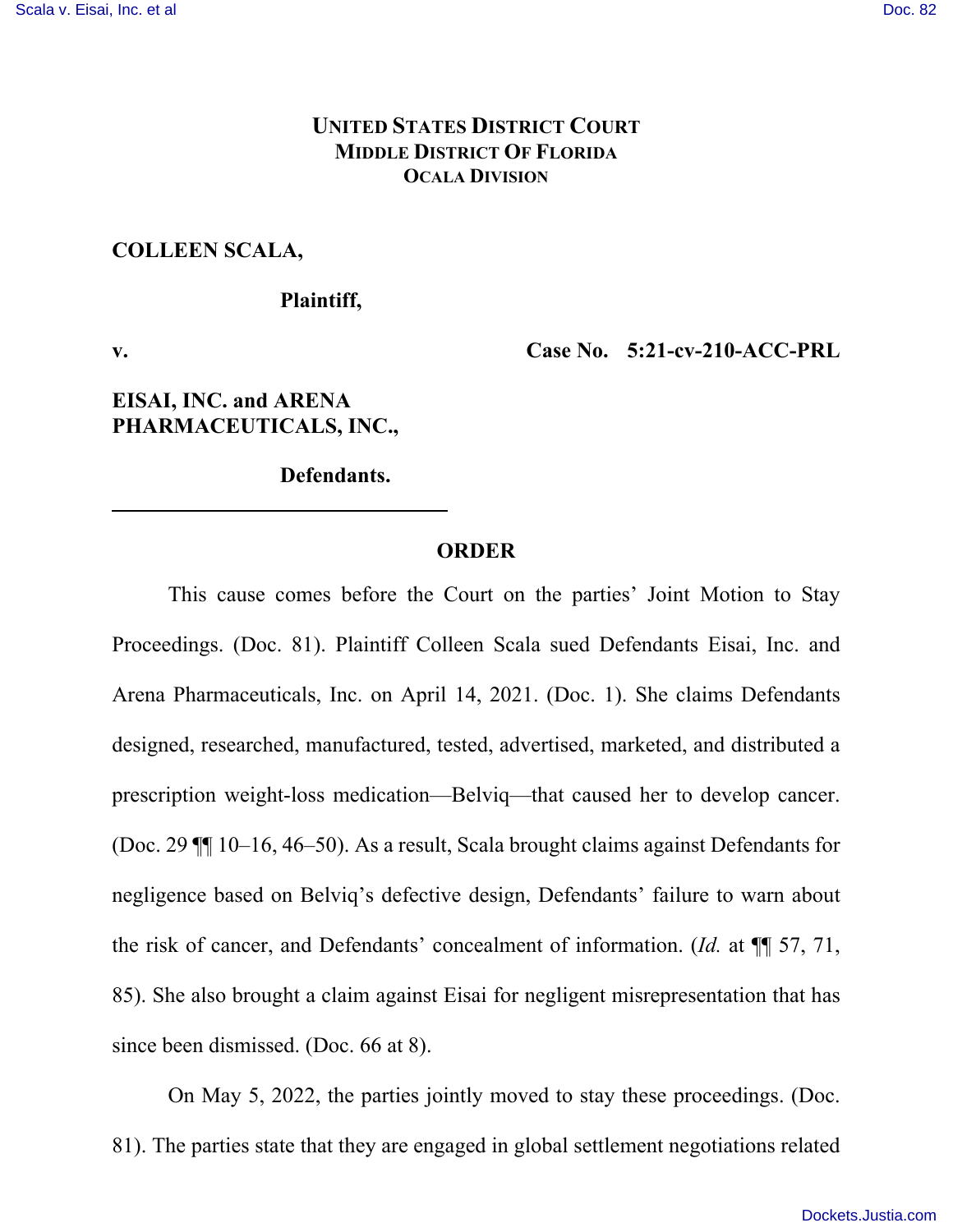to this case, along with other cases pending in various state and federal courts. (*Id.*  at 1). To conserve the Court's time, efforts, and resources, the parties seek a fourmonth stay—until August 31, 2022—while they work to resolve this case. (*Id.*).

The power to stay a proceeding is "incidental to the power inherent in every court to control the disposition of the causes on its docket with economy of time and effort for itself, for counsel, and for litigants*." Landis v. N. Am. Co.*, 299 U.S. 248, 254 (1936). A district court, therefore, has broad discretionary authority in determining whether a stay is appropriate*. CTI–Container Leasing Corp. v. Uiterwyk Corp.*, 685 F.2d 1284, 1288 (11th Cir. 1982). That determination turns on four factors: (1) whether the litigation is at an early stage; (2) whether a stay will unduly prejudice or tactically disadvantage the non-moving party; (3) whether a stay will simplify the issues in question and streamline the trial; and (4) whether a stay will reduce the burden of litigation on the parties and on the court. *Ring v. City of Gulfport*, No. 8:20-cv-593-T-33CPT, 2020 WL 3895435, at \*2 (M.D. Fla. July 10, 2020) (quoting *Warren v. Cook Sales, Inc.*, No. 15-cv-0603-WS-M, 2016 WL 10807227, at \*1 (S.D. Ala. Mar. 10, 2016)).

Based on the factors above, the Court finds that a stay is appropriate to promote judicial economy. This case is at an early stage—five months of discovery remain, and the trial term is nearly a year away. (Doc. 54 at 2). There is no evidence that a stay will prejudice or disadvantage a non-moving party because all parties